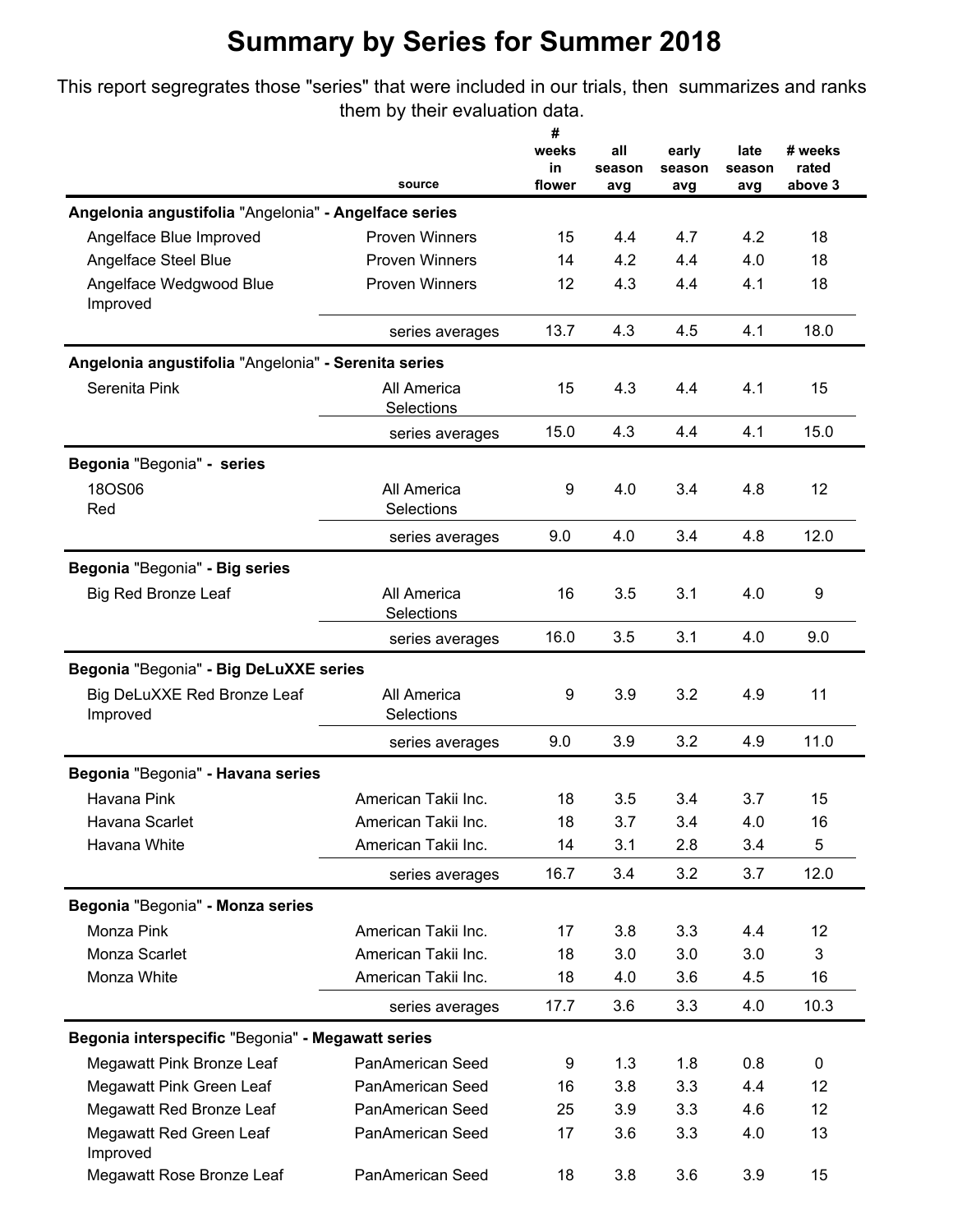|                                                         |                         | #<br>weeks   | all           | early         | late          | # weeks          |
|---------------------------------------------------------|-------------------------|--------------|---------------|---------------|---------------|------------------|
|                                                         | source                  | in<br>flower | season<br>avg | season<br>avg | season<br>avg | rated<br>above 3 |
| Megawatt Rose Green Leaf<br>Improved                    | <b>PanAmerican Seed</b> | 17           | 3.6           | 3.1           | 4.4           | 9                |
|                                                         | series averages         | 17.0         | 3.3           | 3.0           | 3.7           | 10.2             |
| Calendula hybrid "Calendula" - Lady Godiva series       |                         |              |               |               |               |                  |
| Lady Godiva Yellow                                      | <b>Proven Winners</b>   | 15           | 3.2           | 3.7           | 2.6           | 12               |
|                                                         | series averages         | 15.0         | 3.2           | 3.7           | 2.6           | 12.0             |
| Calendula officinalis "Calendula" - series              |                         |              |               |               |               |                  |
| 18OS01                                                  | All America             | 0            | 1.1           | 1.9           | 0.1           | 0                |
| Yellow (Cactus Flowered)                                | Selections              |              |               |               |               |                  |
|                                                         | series averages         | 0.0          | 1.1           | 1.9           | 0.1           | 0.0              |
| Calendula officinalis "Calendula" - Porcupine series    |                         |              |               |               |               |                  |
| Orange Porcupine                                        | All America             | 0            | 2.3           | 2.7           | 1.9           | 0                |
|                                                         | Selections              |              |               |               |               |                  |
|                                                         | series averages         | 0.0          | 2.3           | 2.7           | 1.9           | 0.0              |
| Calendula officinalis "Calendula" - Radio series        |                         |              |               |               |               |                  |
| Radio                                                   | All America             | 0            | 2.4           | 2.9           | 1.8           | 0                |
|                                                         | Selections              |              |               |               |               |                  |
|                                                         | series averages         | 0.0          | 2.4           | 2.9           | 1.8           | 0.0              |
| Calibrachoa "Calibrachoa" - Bloomtastic series          |                         |              |               |               |               |                  |
| <b>Bloomtastic Fuchsia</b>                              | Dümmen Orange           | 15           | 3.5           | 3.8           | 3.2           | 14               |
| <b>Bloomtastic Pink Flare</b>                           | Dümmen Orange           | 13           | 3.7           | 4.0           | 3.3           | 14               |
| <b>Bloomtastic Rose Quartz</b>                          | Dümmen Orange           | 15           | 4.0           | 4.1           | 3.9           | 16               |
| <b>Bloomtastic Serenity</b>                             | Dümmen Orange           | 15           | 3.8           | 4.2           | 3.4           | 14               |
|                                                         | series averages         | 14.5         | 3.8           | 4.0           | 3.5           | 14.5             |
| Canna generalis "Canna" - South Pacific series          |                         |              |               |               |               |                  |
| South Pacific Orange                                    | All America             | 13           | 4.1           | 3.9           | 4.4           | 15               |
|                                                         | Selections              |              |               |               |               |                  |
|                                                         | series averages         | 13.0         | 4.1           | 3.9           | 4.4           | 15.0             |
| Canna x generalis "Canna" - Cannova series              |                         |              |               |               |               |                  |
| Cannova Bronze Orange                                   | <b>Ball Ingenuity</b>   | 14           | 3.7           | 3.9           | 3.4           | 11               |
| Cannova Bronze Scarlet                                  | <b>Ball Ingenuity</b>   | 13           | 3.8           | 4.0           | 3.6           | 12               |
| Cannova Select Red Flame                                | <b>Ball Ingenuity</b>   | 14           | 3.9           | 4.0           | 3.9           | 16               |
|                                                         | series averages         | 13.7         | 3.8           | 3.9           | 3.6           | 13.0             |
|                                                         |                         |              |               |               |               |                  |
| Capsicum annuum "Ornamental Pepper" - series<br>18OS07  | All America             | 15           | 4.4           | 4.3           | 4.5           | 16               |
|                                                         | Selections              |              |               |               |               |                  |
|                                                         | series averages         | 15.0         | 4.4           | 4.3           | 4.5           | 16.0             |
| Capsicum annuum "Ornamental Pepper" - Black Hawk series |                         |              |               |               |               |                  |
| <b>Black Hawk</b>                                       | All America             | 15           | 4.4           | 4.3           | 4.6           | 17               |
|                                                         | Selections              |              |               |               |               |                  |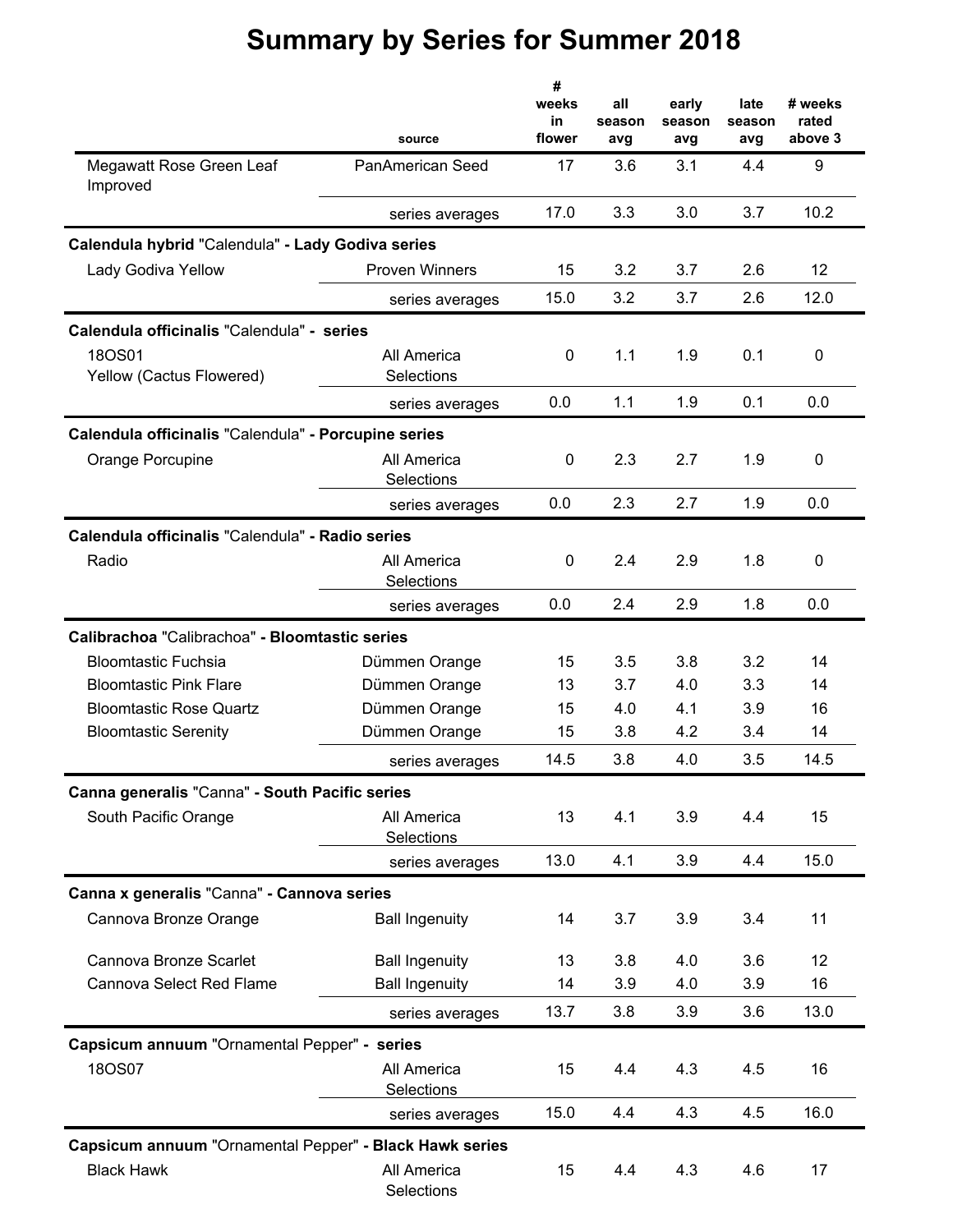|                                                        | source                                  | #<br>weeks<br>in<br>flower | all<br>season<br>avg | early<br>season<br>avg | late<br>season<br>avg | # weeks<br>rated<br>above 3 |
|--------------------------------------------------------|-----------------------------------------|----------------------------|----------------------|------------------------|-----------------------|-----------------------------|
|                                                        | series averages                         | 15.0                       | 4.4                  | 4.3                    | 4.6                   | 17.0                        |
| Capsicum annuum "Ornamental Pepper" - Calico series    |                                         |                            |                      |                        |                       |                             |
| Calico                                                 | All America<br>Selections               | 15                         | 4.4                  | 4.3                    | 4.5                   | 14                          |
|                                                        | series averages                         | 15.0                       | 4.4                  | 4.3                    | 4.5                   | 14.0                        |
| Capsicum annuum "Ornamental Pepper" - NuMex series     |                                         |                            |                      |                        |                       |                             |
| <b>NuMex Easter</b>                                    | All America<br>Selections               | 15                         | 3.8                  | 3.8                    | 3.8                   | 13                          |
|                                                        | series averages                         | 15.0                       | 3.8                  | 3.8                    | 3.8                   | 13.0                        |
| Capsicum annuum "Ornamental Pepper" - Onyx series      |                                         |                            |                      |                        |                       |                             |
| Onyx Red                                               | All America<br>Selections               | 15                         | 3.9                  | 3.9                    | 4.1                   | 15                          |
|                                                        | series averages                         | 15.0                       | 3.9                  | 3.9                    | 4.1                   | 15.0                        |
| Capsicum annuum "Ornamental Pepper" - Variegata series |                                         |                            |                      |                        |                       |                             |
| Variegata                                              | All America<br>Selections               | 15                         | 4.3                  | 4.1                    | 4.6                   | 16                          |
|                                                        | series averages                         | 15.0                       | 4.3                  | 4.1                    | 4.6                   | 16.0                        |
| <b>Carex comans "Carex" - ColorGrass series</b>        |                                         |                            |                      |                        |                       |                             |
| ColorGrass Bronco                                      | PanAmerican Seed                        | 0                          | 3.3                  | 3.7                    | 2.9                   | 14                          |
| <b>ColorGrass Phoenix Green</b>                        | PanAmerican Seed                        | 0                          | 3.3                  | 3.5                    | 3.0                   | 14                          |
|                                                        | series averages                         | 0.0                        | 3.3                  | 3.6                    | 2.9                   | 14.0                        |
| Catharanthus roseus "Vinca" - Mega Bloom series        |                                         |                            |                      |                        |                       |                             |
| Mega Bloom Orchid Halo                                 | All America                             | 17                         | 4.2                  | 3.8                    | 4.6                   | 14                          |
| Mega Bloom Pink Halo                                   | Selections<br>All America<br>Selections | 16                         | 3.9                  | 3.8                    | 4.1                   | 12                          |
|                                                        | series averages                         | 16.5                       | 4.0                  | 3.8                    | 4.4                   | 13.0                        |
| Celosia "Celosia" - Dracula series                     |                                         |                            |                      |                        |                       |                             |
| Dracula                                                | PanAmerican Seed                        | 16                         | 1.7                  | 2.1                    | 1.1                   | 0                           |
|                                                        | series averages                         | 16.0                       | 1.7                  | 2.1                    | 1.1                   | 0.0                         |
| Celosia "Celosia" - First Flame series                 |                                         |                            |                      |                        |                       |                             |
| <b>First Flame Purple</b>                              | PanAmerican Seed                        | 16                         | 2.7                  | 3.2                    | 2.2                   | 6                           |
|                                                        | series averages                         | 16.0                       | 2.7                  | 3.2                    | 2.2                   | 6.0                         |
| Celosia "Celosia" - Intenz series                      |                                         |                            |                      |                        |                       |                             |
| Intenz Dark Purple                                     | <b>Ball Ingenuity</b>                   | 18                         | 4.0                  | 3.9                    | 4.1                   | 18                          |
| Intenz Lipstick                                        | <b>Ball Ingenuity</b>                   | 16                         | 3.8                  | 3.8                    | 3.9                   | 15                          |
|                                                        | series averages                         | 17.0                       | 3.9                  | 3.9                    | 4.0                   | 16.5                        |
| Celosia argentea "Celosia" - Asian Garden series       |                                         |                            |                      |                        |                       |                             |
| Asian Garden                                           | All America<br>Selections               | 18                         | 4.1                  | 4.1                    | 4.1                   | 14                          |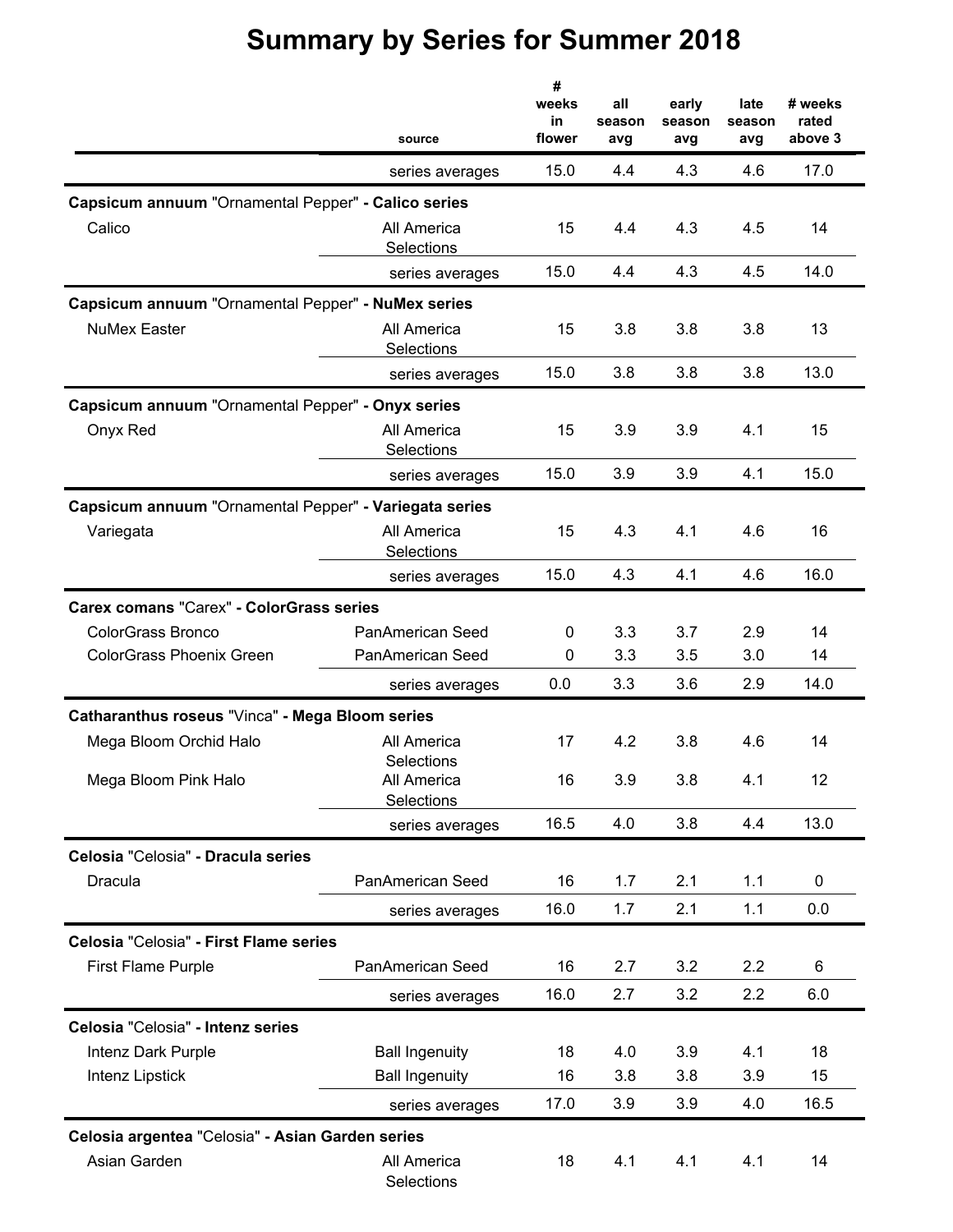|                                                             | source                    | #<br>weeks<br>in<br>flower | all<br>season<br>avg | early<br>season<br>avg | late<br>season<br>avg | # weeks<br>rated<br>above 3 |
|-------------------------------------------------------------|---------------------------|----------------------------|----------------------|------------------------|-----------------------|-----------------------------|
|                                                             | series averages           | 18.0                       | 4.1                  | 4.1                    | 4.1                   | 14.0                        |
| Celosia argentea var. plumosa "Celosia" - Kelos Fire series |                           |                            |                      |                        |                       |                             |
| Kelos Fire Lime                                             | <b>Beekenkamp Plants</b>  | 16                         | 3.9                  | 4.3                    | 3.5                   | 16                          |
| Kelos Fire Magenta                                          | <b>Beekenkamp Plants</b>  | 16                         | 3.7                  | 4.0                    | 3.3                   | 15                          |
| Kelos Fire Orange                                           | <b>Beekenkamp Plants</b>  | 16                         | 3.8                  | 4.4                    | 3.1                   | 15                          |
| Kelos Fire Pink                                             | <b>Beekenkamp Plants</b>  | 16                         | 3.8                  | 4.1                    | 3.4                   | 14                          |
| Kelos Fire Purple                                           | <b>Beekenkamp Plants</b>  | 18                         | 3.5                  | 3.7                    | 3.3                   | 15                          |
| Kelos Fire Red                                              | <b>Beekenkamp Plants</b>  | 16                         | 3.6                  | 4.0                    | 3.2                   | 14                          |
| <b>Kelos Fire Scarlet</b>                                   | <b>Beekenkamp Plants</b>  | 18                         | 4.1                  | 4.2                    | 4.1                   | 16                          |
|                                                             | series averages           | 16.6                       | 3.8                  | 4.1                    | 3.4                   | 15.0                        |
| Celosia spicata "Celosia" - Kelos Atomic series             |                           |                            |                      |                        |                       |                             |
| Kelos Atomic Neon Pink                                      | <b>Beekenkamp Plants</b>  | 18                         | 4.2                  | 4.4                    | 4.0                   | 16                          |
| Kelos Atomic Purple Pink                                    | <b>Beekenkamp Plants</b>  | 18                         | 3.5                  | 3.5                    | 3.6                   | 16                          |
| Kelos Atomic Violet                                         | <b>Beekenkamp Plants</b>  | 18                         | 3.2                  | 3.4                    | 3.0                   | 10                          |
|                                                             | series averages           | 18.0                       | 3.6                  | 3.8                    | 3.5                   | 14.0                        |
| Consolida "Larkspur" - series                               |                           |                            |                      |                        |                       |                             |
| <b>18OS08</b>                                               | All America<br>Selections | 4                          | 1.1                  | 2.0                    | 0.0                   | $\pmb{0}$                   |
|                                                             | series averages           | 4.0                        | 1.1                  | 2.0                    | 0.0                   | 0.0                         |
| Consolida "Larkspur" - Larkspur series                      |                           |                            |                      |                        |                       |                             |
| Larkspur Pink                                               | All America<br>Selections | $\overline{2}$             | 1.1                  | 2.0                    | 0.0                   | 0                           |
|                                                             | series averages           | 2.0                        | 1.1                  | 2.0                    | 0.0                   | 0.0                         |
| Consolida ajacis "Larkspur" - Giant Imperial series         |                           |                            |                      |                        |                       |                             |
| <b>Giant Imperial Mix</b>                                   | All America<br>Selections | $\overline{2}$             | 1.1                  | 1.9                    | 0.0                   | $\pmb{0}$                   |
|                                                             | series averages           | 2.0                        | 1.1                  | 1.9                    | 0.0                   | 0.0                         |
| Cuphea hybrid "Cuphea" - FloriGlory series                  |                           |                            |                      |                        |                       |                             |
| <b>FloriGlory Diana</b>                                     | All America<br>Selections | 15                         | 4.0                  | 4.0                    | 4.0                   | 15                          |
|                                                             | series averages           | 15.0                       | 4.0                  | 4.0                    | 4.0                   | 15.0                        |
| Dahlia "Dahlia" - Temptation series                         |                           |                            |                      |                        |                       |                             |
| <b>Temptation Grapefruit</b>                                | Dümmen Orange             | 11                         | 3.3                  | 3.7                    | 2.8                   | 13                          |
| <b>Temptation Orange</b>                                    | Dümmen Orange             | 3                          | 3.0                  | 3.7                    | 2.2                   | 12                          |
| <b>Temptation Red Velvet</b>                                | Dümmen Orange             | 11                         | 3.5                  | 4.3                    | 2.5                   | 13                          |
|                                                             | series averages           | 8.3                        | 3.3                  | 3.9                    | 2.5                   | 12.7                        |
| Dahlia "Dahlia" - XXL series                                |                           |                            |                      |                        |                       |                             |
| XXL Baja Sol                                                | Dümmen Orange             | 5                          | 3.0                  | 3.7                    | 2.1                   | 10                          |
| <b>XXL Merida</b>                                           | Dümmen Orange             | 4                          | 3.7                  | 4.1                    | 3.3                   | 13                          |
| XXL Tabasco                                                 | Dümmen Orange             | 10                         | 3.9                  | 4.4                    | 3.4                   | 15                          |
|                                                             |                           |                            |                      |                        |                       |                             |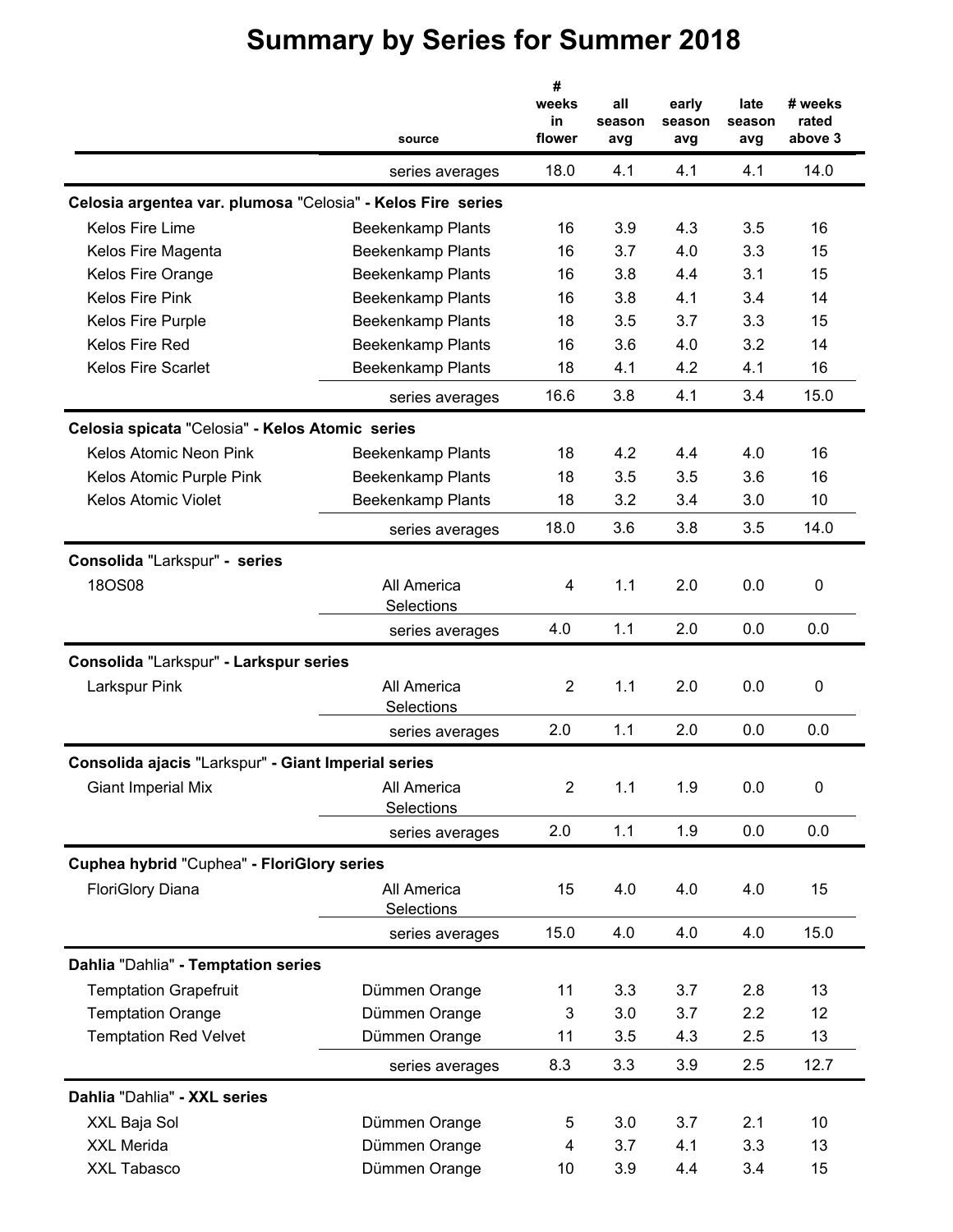|                                                          | source                    | #<br>weeks<br>in<br>flower | all<br>season<br>avg | early<br>season<br>avg | late<br>season<br>avg | # weeks<br>rated<br>above 3 |
|----------------------------------------------------------|---------------------------|----------------------------|----------------------|------------------------|-----------------------|-----------------------------|
|                                                          | series averages           | 6.3                        | 3.5                  | 4.0                    | 2.9                   | 12.7                        |
| Dianthus barbatus interspecific "Dianthus" - Jolt series |                           |                            |                      |                        |                       |                             |
| <b>Jolt Pink</b>                                         | All America<br>Selections | 15                         | 4.3                  | 4.7                    | 3.8                   | 15                          |
|                                                          | series averages           | 15.0                       | 4.3                  | 4.7                    | 3.8                   | 15.0                        |
| Dianthus chinensis "Dianthus" - series                   |                           |                            |                      |                        |                       |                             |
| 18OS04                                                   | All America<br>Selections | 14                         | 3.8                  | 4.2                    | 3.4                   | 13                          |
|                                                          | series averages           | 14.0                       | 3.8                  | 4.2                    | 3.4                   | 13.0                        |
| Dianthus chinensis "Dianthus" - Carpet series            |                           |                            |                      |                        |                       |                             |
| <b>Carpet Snow Fire</b>                                  | All America<br>Selections | 13                         | 4.0                  | 4.2                    | 3.9                   | 15                          |
|                                                          | series averages           | 13.0                       | 4.0                  | 4.2                    | 3.9                   | 15.0                        |
| Dianthus chinensis "Dianthus" - Diana series             |                           |                            |                      |                        |                       |                             |
| Diana Purple Centered White                              | All America<br>Selections | 15                         | 4.1                  | 4.2                    | 4.1                   | 15                          |
|                                                          | series averages           | 15.0                       | 4.1                  | 4.2                    | 4.1                   | 15.0                        |
| Dianthus interspecific "Dianthus" - Supra series         |                           |                            |                      |                        |                       |                             |
| Supra Pink                                               | All America<br>Selections | 16                         | 3.6                  | 4.4                    | 2.6                   | 13                          |
|                                                          | series averages           | 16.0                       | 3.6                  | 4.4                    | 2.6                   | 13.0                        |
| Euphorbia "Euphobia" - Diamond series                    |                           |                            |                      |                        |                       |                             |
| Diamond Mountain                                         | <b>Proven Winners</b>     | 18                         | 4.4                  | 4.5                    | 4.3                   | 18                          |
|                                                          | series averages           | 18.0                       | 4.4                  | 4.5                    | 4.3                   | 18.0                        |
| Gaura lindheimeri "Gaura" - Sparkle series               |                           |                            |                      |                        |                       |                             |
| Sparkle White                                            | All America<br>Selections | 10                         | 4.3                  | 4.2                    | 4.5                   | 18                          |
|                                                          | series averages           | 10.0                       | 4.3                  | 4.2                    | 4.5                   | 18.0                        |
| Gomphrena "Gomphrena" - Truffula series                  |                           |                            |                      |                        |                       |                             |
| <b>Truffula Pink</b>                                     | <b>Proven Winners</b>     | 18                         | 4.4                  | 4.6                    | 4.1                   | 16                          |
|                                                          | series averages           | 18.0                       | 4.4                  | 4.6                    | 4.1                   | 16.0                        |
| Gomphrena pulchella "Gomphrena" - Fireworks series       |                           |                            |                      |                        |                       |                             |
| Fireworks                                                | PanAmerican Seed          | 16                         | 4.2                  | 4.4                    | 3.9                   | 16                          |
|                                                          | series averages           | 16.0                       | 4.2                  | 4.4                    | 3.9                   | 16.0                        |
| Gypsophila muralis "Gypsophila" - Gypsy series           |                           |                            |                      |                        |                       |                             |
| Gypsy White Improved                                     | All America<br>Selections | 16                         | 2.8                  | 4.0                    | 1.4                   | 11                          |
|                                                          | series averages           | 16.0                       | 2.8                  | 4.0                    | 1.4                   | 11.0                        |
| Hypoestes phyllostachya "Polka Dot Plant" - Hippo series |                           |                            |                      |                        |                       |                             |
| Hippo Pink                                               | <b>Proven Winners</b>     | 0                          | 4.2                  | 4.2                    | 4.1                   | 18                          |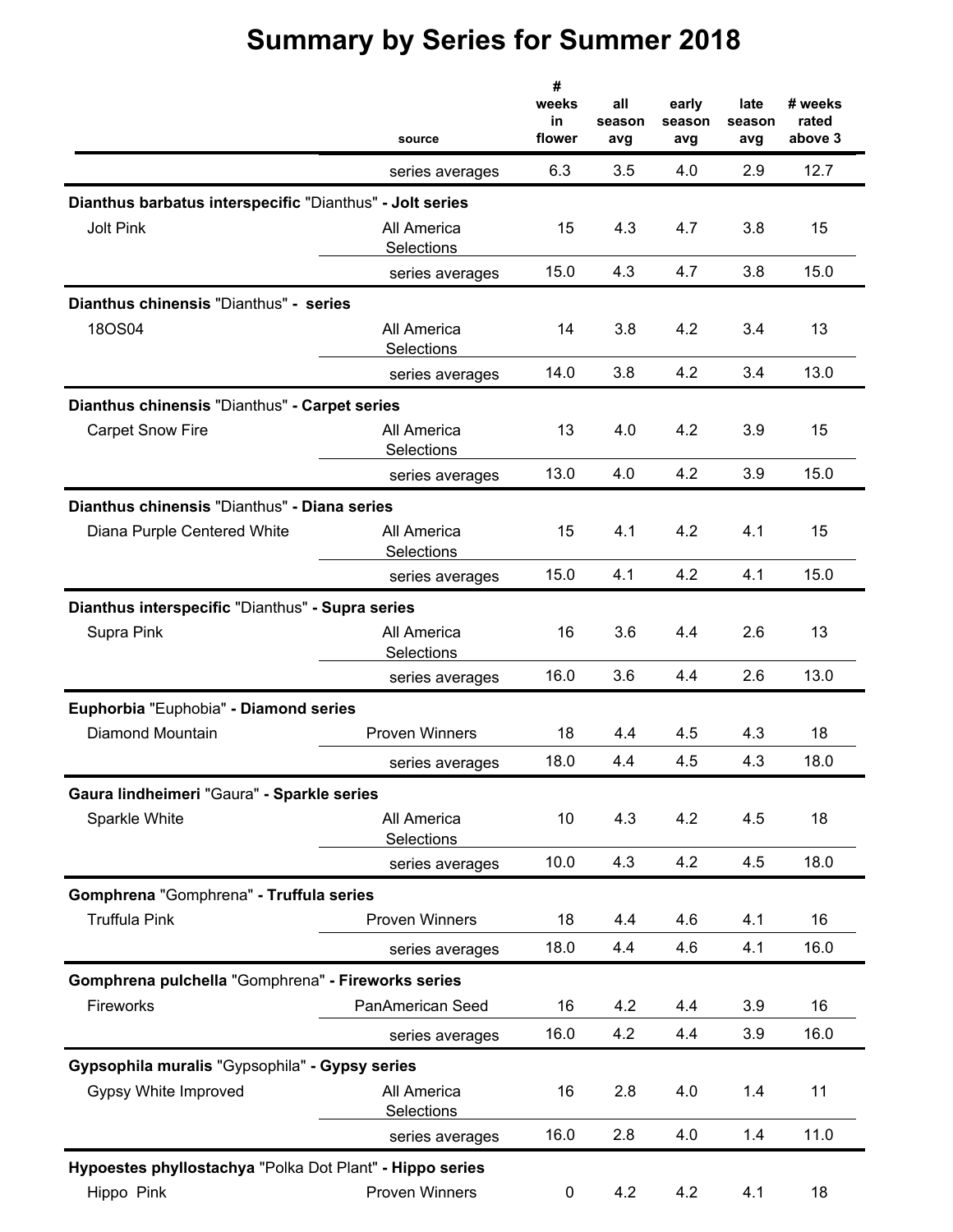|                                                                | source                    | #<br>weeks<br>in<br>flower | all<br>season<br>avg | early<br>season<br>avg | late<br>season<br>avg | # weeks<br>rated<br>above 3 |
|----------------------------------------------------------------|---------------------------|----------------------------|----------------------|------------------------|-----------------------|-----------------------------|
| Hippo White                                                    | <b>Proven Winners</b>     | $\mathbf 0$                | 4.6                  | 4.6                    | 4.6                   | 18                          |
|                                                                | series averages           | 0.0                        | 4.4                  | 4.4                    | 4.3                   | 18.0                        |
| Impatiens hawkeri "New Guinea Impatiens" - Florific series     |                           |                            |                      |                        |                       |                             |
| <b>Florific Sweet Orange</b>                                   | All America<br>Selections | 16                         | 2.6                  | 3.2                    | 2.0                   | 3                           |
|                                                                | series averages           | 16.0                       | 2.6                  | 3.2                    | 2.0                   | 3.0                         |
| Impatiens hawkerii "New Guinea Impatiens" - SunStanding series |                           |                            |                      |                        |                       |                             |
| <b>SunStanding Cherry Red</b>                                  | Dümmen Orange             | 18                         | 4.0                  | 4.1                    | 3.8                   | 14                          |
| <b>SunStanding Purple</b>                                      | Dümmen Orange             | 18                         | 4.0                  | 4.2                    | 3.9                   | 16                          |
| <b>SunStanding White Cloud</b>                                 | Dümmen Orange             | 15                         | 3.4                  | 3.4                    | 3.4                   | 14                          |
|                                                                | series averages           | 17.0                       | 3.8                  | 3.9                    | 3.7                   | 14.7                        |
| Ipomoea "Sweet Potato" - SolarPower series                     |                           |                            |                      |                        |                       |                             |
| SolarPower Black Improved                                      | <b>Ball FloraPlant</b>    | 5                          | 4.0                  | 4.0                    | 4.1                   | 18                          |
| SolarPower Lime Improved                                       | <b>Ball FloraPlant</b>    | 6                          | 4.1                  | 4.1                    | 4.1                   | 18                          |
| SolarPower Red                                                 | <b>Ball FloraPlant</b>    | 6                          | 4.3                  | 4.4                    | 4.3                   | 18                          |
|                                                                | series averages           | 5.7                        | 4.1                  | 4.1                    | 4.1                   | 18.0                        |
| Ipomoea "Sweet Potato" - Sweet Caroline series                 |                           |                            |                      |                        |                       |                             |
| <b>Sweet Caroline Kiwi</b>                                     | <b>Proven Winners</b>     | 6                          | 4.6                  | 4.8                    | 4.4                   | 18                          |
| <b>Sweet Caroline Raven</b><br>Improved                        | <b>Proven Winners</b>     | 5                          | 4.2                  | 4.3                    | 4.1                   | 18                          |
|                                                                | series averages           | 5.5                        | 4.4                  | 4.6                    | 4.3                   | 18.0                        |
| Lantana "Lantana" - Havana series                              |                           |                            |                      |                        |                       |                             |
| Havana Full Moon                                               | Dümmen Orange             | 15                         | 4.1                  | 3.7                    | 4.6                   | 16                          |
| Havana Gold                                                    | Dümmen Orange             | 14                         | 4.1                  | 3.8                    | 4.6                   | 16                          |
| Havana Pink Sky                                                | Dümmen Orange             | 10                         | 3.7                  | 3.4                    | 4.1                   | 13                          |
| Havana Red                                                     | Dümmen Orange             | 10                         | 3.8                  | 3.3                    | 4.4                   | 12                          |
| Havana Red Sky                                                 | Dümmen Orange             | 13                         | 3.3                  | 3.1                    | 3.5                   | 10                          |
| Havana Sunrise                                                 | Dümmen Orange             | 14                         | 4.4                  | 4.0                    | 4.8                   | 16                          |
| Havana Sunset                                                  | Dümmen Orange             | 14                         | 3.9                  | 3.4                    | 4.4                   | 13                          |
| Havana Sunshine                                                | Dümmen Orange             | 14                         | 4.3                  | 3.8                    | 4.9                   | 16                          |
|                                                                | series averages           | 13.0                       | 3.9                  | 3.5                    | 4.4                   | 14.0                        |
| Lantana camara "Lantana" - Luscious series                     |                           |                            |                      |                        |                       |                             |
| <b>Luscious Citrus Blend</b><br>Improved                       | <b>Proven Winners</b>     | 16                         | 4.5                  | 4.4                    | 4.6                   | 18                          |
|                                                                | series averages           | 16.0                       | 4.5                  | 4.4                    | 4.6                   | 18.0                        |
| Leycesteria formosa "Leycesteria" - Jealousy series            |                           |                            |                      |                        |                       |                             |
| Jealousy                                                       | PanAmerican Seed          | 0                          | 1.7                  | 2.3                    | 1.0                   | 4                           |
|                                                                | series averages           | 0.0                        | 1.7                  | 2.3                    | 1.0                   | 4.0                         |
| Lycopersicon "Tomato" - Garden Gem series                      |                           |                            |                      |                        |                       |                             |
| Garden Gem                                                     | <b>Proven Winners</b>     | 15                         | 3.8                  | 4.1                    | 3.4                   | 12                          |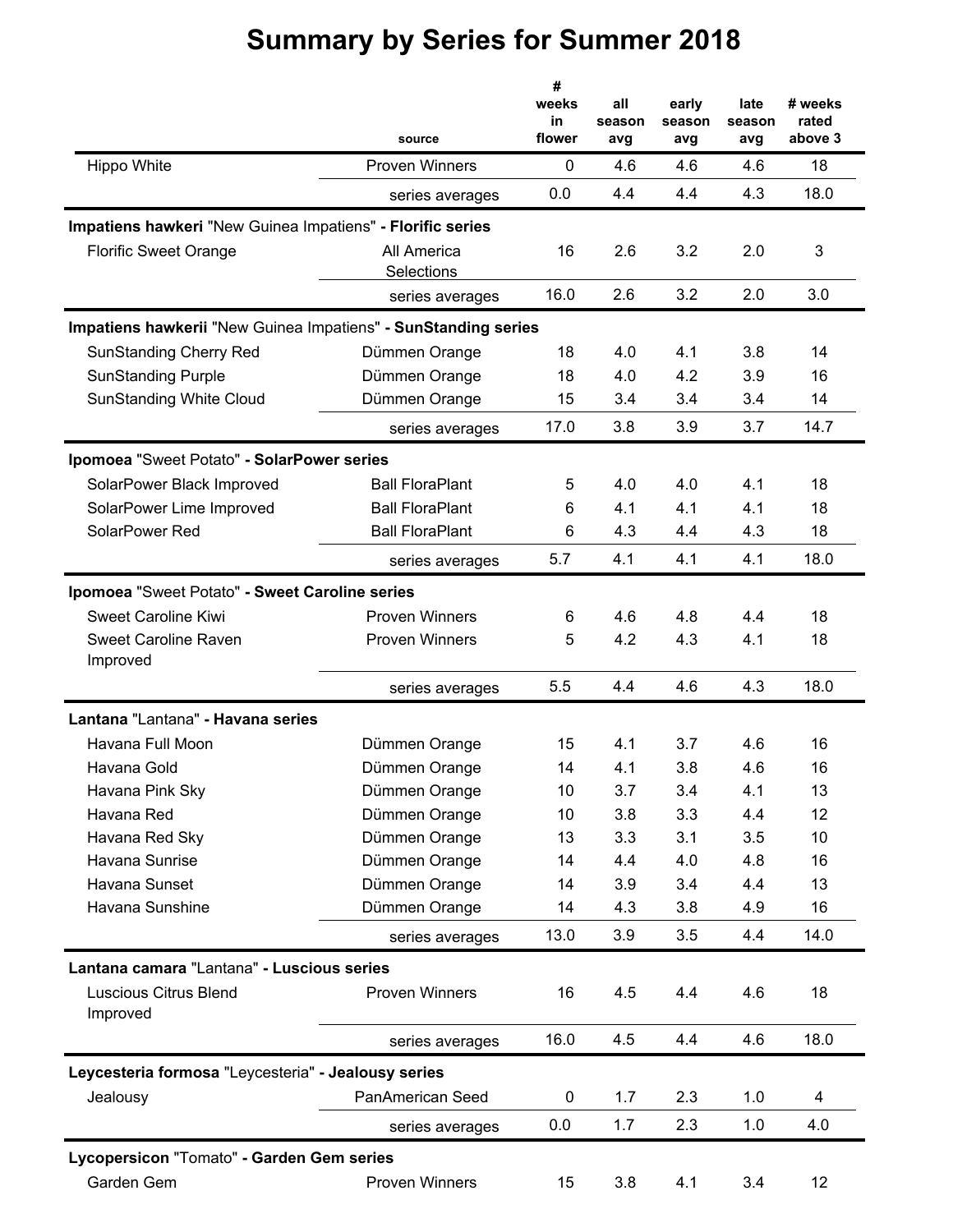|                                                          | source                    | #<br>weeks<br>in<br>flower | all<br>season<br>avg | early<br>season<br>avg | late<br>season<br>avg | # weeks<br>rated<br>above 3 |
|----------------------------------------------------------|---------------------------|----------------------------|----------------------|------------------------|-----------------------|-----------------------------|
|                                                          | series averages           | 15.0                       | 3.8                  | 4.1                    | 3.4                   | 12.0                        |
| Lycopersicon "Tomato" - Garden Treasure series           |                           |                            |                      |                        |                       |                             |
| <b>Garden Treasure</b>                                   | <b>Proven Winners</b>     | 15                         | 3.8                  | 4.2                    | 3.3                   | 13                          |
|                                                          | series averages           | 15.0                       | 3.8                  | 4.2                    | 3.3                   | 13.0                        |
| Ocimum "Basil" - Amazel series                           |                           |                            |                      |                        |                       |                             |
| Amazel                                                   | <b>Proven Winners</b>     | 18                         | 4.4                  | 4.6                    | 4.2                   | 18                          |
|                                                          | series averages           | 18.0                       | 4.4                  | 4.6                    | 4.2                   | 18.0                        |
| Osteospermum ecklonis "Sparkler Daisy" - Akila series    |                           |                            |                      |                        |                       |                             |
| Akila Daisy White                                        | All America               | 11                         | 3.1                  | 3.5                    | 2.6                   | 12                          |
|                                                          | Selections                |                            |                      |                        |                       |                             |
|                                                          | series averages           | 11.0                       | 3.1                  | 3.5                    | 2.6                   | 12.0                        |
| Pelargonium interspecific "Geranium" - Big EEZE series   |                           |                            |                      |                        |                       |                             |
| <b>Big EEZE Dark Red</b>                                 | Dümmen Orange             | 8                          | 2.1                  | 2.8                    | 1.3                   | 0                           |
| <b>Big EEZE Fuchsia Blue</b>                             | Dümmen Orange             | 11                         | 2.4                  | 3.0                    | 1.6                   | 0                           |
| <b>Big EEZE Pink</b>                                     | Dümmen Orange             | 12                         | 2.5                  | 3.0                    | 1.9                   | 0                           |
|                                                          | series averages           | 10.3                       | 2.3                  | 2.9                    | 1.6                   | 0.0                         |
| Pelargonium interspecific "Geranium" - Cumbanita series  |                           |                            |                      |                        |                       |                             |
| <b>Cumbanita Dark Red</b>                                | Dümmen Orange             | $\overline{7}$             | 2.2                  | 3.0                    | 1.3                   | $\mathbf 0$                 |
|                                                          | series averages           | 7.0                        | 2.2                  | 3.0                    | 1.3                   | 0.0                         |
| Pelargonium x interspecific "Geranium" - Calliope series |                           |                            |                      |                        |                       |                             |
| Calliope Medium Dark Red                                 | All America<br>Selections | 16                         | 4.4                  | 4.3                    | 4.5                   | 16                          |
|                                                          | series averages           | 16.0                       | 4.4                  | 4.3                    | 4.5                   | 16.0                        |
| Pelargonium zonale "Geranium" - Savannah series          |                           |                            |                      |                        |                       |                             |
| Savannah Hot Rod Red                                     | Dümmen Orange             | 11                         | 2.4                  | 3.0                    | 1.6                   | $\pmb{0}$                   |
| Savannah Oh So Orange                                    | Dümmen Orange             | 11                         | 2.6                  | 3.0                    | 2.0                   | 0                           |
|                                                          | series averages           | 11.0                       | 2.5                  | 3.0                    | 1.8                   | 0.0                         |
| Penstemon barbatus "Penstemon" - Twizzle series          |                           |                            |                      |                        |                       |                             |
| <b>Twizzle Purple</b>                                    | All America<br>Selections | 0                          | 3.9                  | 3.8                    | 4.1                   | 13                          |
|                                                          | series averages           | 0.0                        | 3.9                  | 3.8                    | 4.1                   | 13.0                        |
| Pentas lanceolata "Pentas" - Lucky Star series           |                           |                            |                      |                        |                       |                             |
| Lucky Star Dark Red                                      | PanAmerican Seed          | 15                         | 4.4                  | 4.0                    | 4.8                   | 17                          |
| Lucky Star Mix                                           | PanAmerican Seed          | 12                         | 3.6                  | 3.6                    | 3.8                   | 15                          |
| Lucky Star Pink                                          | PanAmerican Seed          | 13                         | 4.4                  | 4.2                    | 4.7                   | 17                          |
| Lucky Star Raspberry                                     | PanAmerican Seed          | 15                         | 3.9                  | 3.8                    | 4.1                   | 15                          |
| Lucky Star White                                         | PanAmerican Seed          | 15                         | 2.9                  | 3.0                    | 2.7                   | 0                           |
|                                                          | series averages           | 14.0                       | 3.8                  | 3.7                    | 4.0                   | 12.8                        |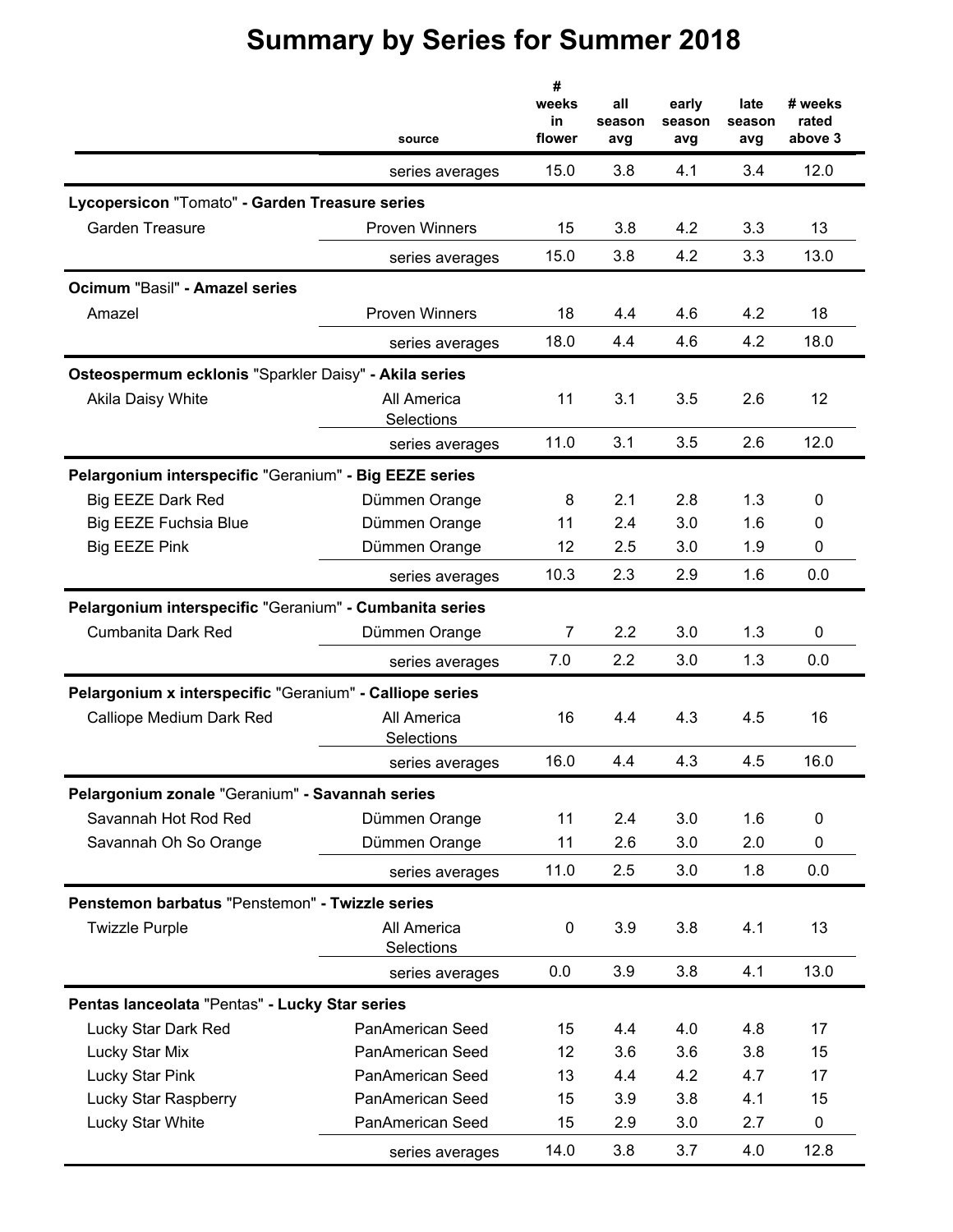|                                                                       | source                    | #<br>weeks<br>in<br>flower | all<br>season<br>avg | early<br>season<br>avg | late<br>season<br>avg | # weeks<br>rated<br>above 3 |
|-----------------------------------------------------------------------|---------------------------|----------------------------|----------------------|------------------------|-----------------------|-----------------------------|
| Petunia "Petunia" - series                                            |                           |                            |                      |                        |                       |                             |
| 180S05                                                                | All America<br>Selections | 13                         | 4.1                  | 4.1                    | 4.0                   | 13                          |
|                                                                       | series averages           | 13.0                       | 4.1                  | 4.1                    | 4.0                   | 13.0                        |
| Petunia "Petunia" - Easy Wave series                                  |                           |                            |                      |                        |                       |                             |
| Easy Wave Red Improved                                                | PanAmerican Seed          | 15                         | 2.9                  | 3.4                    | 2.3                   | 8                           |
| Easy Wave Silver                                                      | PanAmerican Seed          | 16                         | 3.6                  | 3.8                    | 3.4                   | 13                          |
| Easy Wave Violet Improved                                             | PanAmerican Seed          | 15                         | 3.5                  | 4.0                    | 2.9                   | 12                          |
|                                                                       | series averages           | 15.3                       | 3.3                  | 3.7                    | 2.9                   | 11.0                        |
| Petunia "Petunia" - Ramblin' series                                   |                           |                            |                      |                        |                       |                             |
| Ramblin' Burgundy Chrome                                              | All America<br>Selections | 16                         | 3.3                  | 3.6                    | 3.0                   | 10                          |
|                                                                       | series averages           | 16.0                       | 3.3                  | 3.6                    | 3.0                   | 10.0                        |
| Petunia "Petunia" - Supertunia series                                 |                           |                            |                      |                        |                       |                             |
| Supertunia Blue Skies                                                 | <b>Proven Winners</b>     | 16                         | 4.1                  | 4.5                    | 3.6                   | 16                          |
|                                                                       | series averages           | 16.0                       | 4.1                  | 4.5                    | 3.6                   | 16.0                        |
| Petunia "Petunia" - Supertunia Vista series                           |                           |                            |                      |                        |                       |                             |
| Supertunia Vista Bubblegum                                            | <b>Proven Winners</b>     | 16                         | 4.1                  | 4.4                    | 3.7                   | 16                          |
|                                                                       | series averages           | 16.0                       | 4.1                  | 4.4                    | 3.7                   | 16.0                        |
| Petunia "Petunia" - Wave series                                       |                           |                            |                      |                        |                       |                             |
| Wave Purple Classic                                                   | All America<br>Selections | 14                         | 3.6                  | 3.6                    | 3.6                   | 11                          |
|                                                                       | series averages           | 14.0                       | 3.6                  | 3.6                    | 3.6                   | 11.0                        |
| Petunia ×hybrida "Petunia" - Tidal Wave series                        |                           |                            |                      |                        |                       |                             |
| <b>Tidal Wave Red Velour</b>                                          | All America<br>Selections | 16                         | 3.9                  | 4.1                    | 3.7                   | 14                          |
|                                                                       | series averages           | 16.0                       | 3.9                  | 4.1                    | 3.7                   | 14.0                        |
| Phaseolus "Ornamental Bean" - series                                  |                           |                            |                      |                        |                       |                             |
| 18OS09                                                                | All America<br>Selections | 4                          | 2.8                  | 3.4                    | 2.1                   | 11                          |
|                                                                       | series averages           | 4.0                        | 2.8                  | 3.4                    | 2.1                   | 11.0                        |
| Phaseolus acutifolius "Ornamental Bean" - Blue Speckled Tepary series |                           |                            |                      |                        |                       |                             |
| <b>Blue Speckled Tepary</b>                                           | All America<br>Selections | 8                          | 3.8                  | 4.1                    | 3.4                   | 13                          |
|                                                                       | series averages           | 8.0                        | 3.8                  | 4.1                    | 3.4                   | 13.0                        |
| Portulaca "Portulaca" - Cupcake Upright series                        |                           |                            |                      |                        |                       |                             |
| <b>Cupcake Upright Lavender</b>                                       | Dümmen Orange             | 18                         | 4.0                  | 4.1                    | 4.0                   | 13                          |
| Cupcake Upright Lemon Zest                                            | Dümmen Orange             | 18                         | 3.9                  | 3.7                    | 4.3                   | 15                          |
| Cupcake Upright Magenta                                               | Dümmen Orange             | 18                         | 4.3                  | 4.2                    | 4.3                   | 16                          |
| Cupcake Upright Orange Zest                                           | Dümmen Orange             | 18                         | 4.1                  | 4.0                    | 4.3                   | 13                          |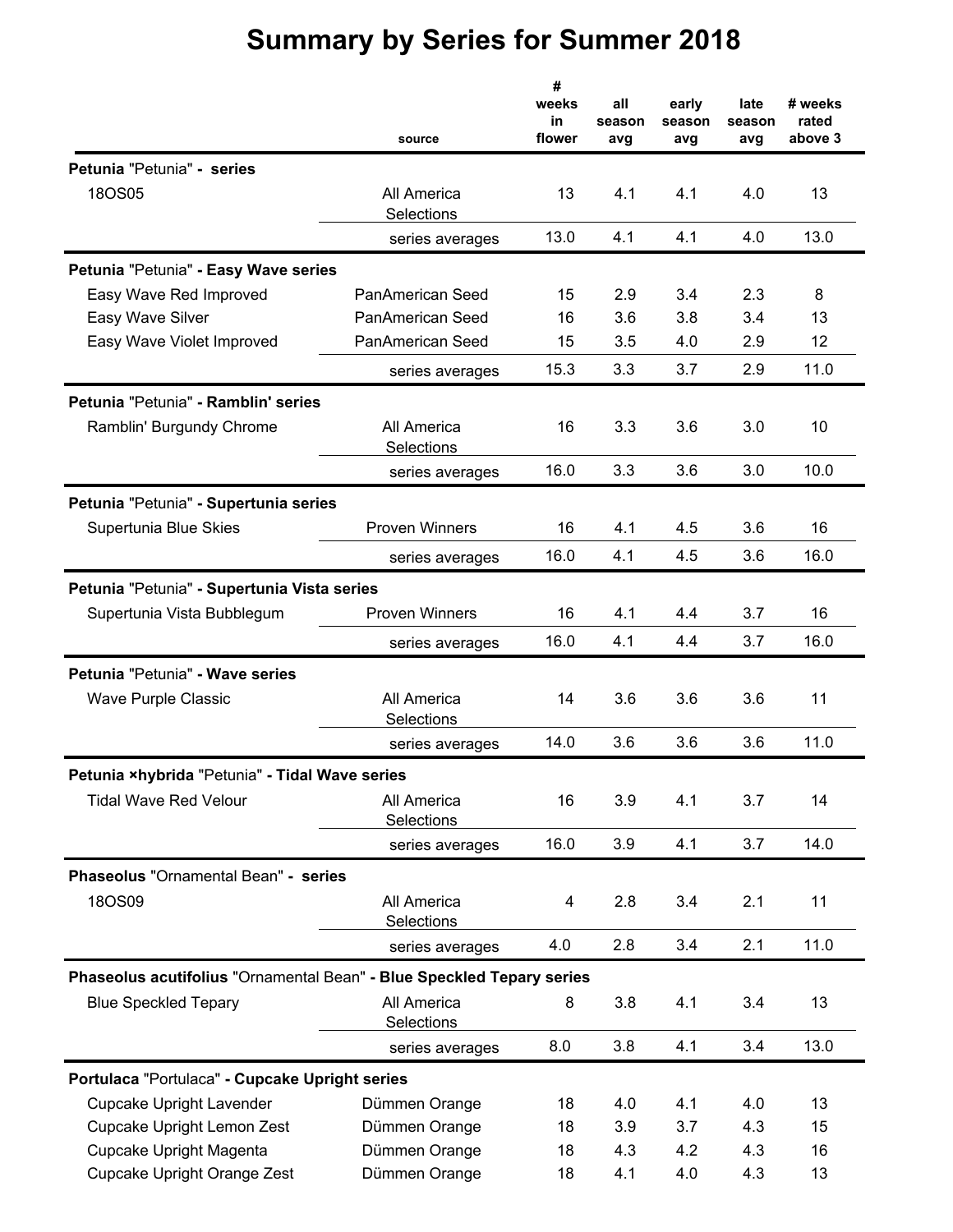| 18.0<br>4.1<br>4.0<br>4.2<br>series averages<br>Salvia "Salvia" - Rockin' series<br>Rockin' Fuchsia<br>3.9<br><b>Proven Winners</b><br>16<br>4.0<br>4.3<br>Rockin' Golden Delicious<br><b>Proven Winners</b><br>0<br>4.5<br>4.7<br>4.3<br>8.0<br>4.3<br>4.3<br>4.3<br>series averages<br>Salvia "Salvia" - Skyscraper series<br><b>Skyscraper Dark Purple</b><br>Selecta<br>18<br>4.5<br>4.5<br>4.6<br>18<br>4.3<br>4.5<br><b>Skyscraper Pink</b><br>Selecta<br>4.4<br>4.6<br>18.0<br>4.4<br>4.4<br>series averages<br>Salvia coccinea "Salvia" - Summer Jewel series<br>11<br>3.6<br>3.5<br>Summer Jewel Lavender<br>All America<br>3.7<br>Selections<br><b>Summer Jewel White</b><br>All America<br>18<br>4.2<br>4.0<br>4.4<br>Selections<br>14.5<br>3.7<br>3.9<br>4.0<br>series averages<br>Salvia hybrid "Salvia" - Rockin' series<br><b>Proven Winners</b><br>18<br>4.3<br>Rockin' Deep Purple<br>4.4<br>4.6<br>18.0<br>4.4<br>4.3<br>4.6<br>series averages<br>Salvia interspecific "Salvia" - Big Blue series<br><b>Big Blue</b><br>PanAmerican Seed<br>13<br>4.4<br>4.4<br>4.4<br>13.0<br>4.4<br>4.4<br>4.4<br>series averages<br>Scaevola hybrid "Scaevola" - Whirlwind series<br><b>Whirlwind Pink</b><br><b>Proven Winners</b><br>3.3<br>3<br>3.3<br>3.0<br>3.3<br>3.3<br>series averages<br>Solenostemon scutellarioidses "Coleus" - ColorBlaze series<br>ColorBlaze Chocolate Drop<br><b>Proven Winners</b><br>4.3<br>4.4<br>4.2<br>0<br>ColorBlaze Golden Dreams<br><b>Proven Winners</b><br>4.0<br>4.0<br>4.1<br>0<br><b>ColorBlaze Rediculous</b><br><b>Proven Winners</b><br>4.1<br>4.5<br>11<br>3.6<br>ColorBlaze Sedona Sunset<br><b>Proven Winners</b><br>12<br>3.8<br>4.1<br>3.6<br>ColorBlaze Strawberry Drop<br><b>Proven Winners</b><br>4.1<br>4.3<br>3.8<br>1<br>ColorBlaze Torchlight<br><b>Proven Winners</b><br>5<br>4.1<br>4.1<br>4.1<br>4.8<br>4.1<br>4.2<br>3.9<br>series averages<br>Solenostemon scutellarioidses "Coleus" - ColorBlaze Royale series<br><b>Proven Winners</b><br>4.0<br>4.1<br>ColorBlaze Royale Cherry<br>6<br>4.0<br><b>Brandy</b><br>4.0<br>6.0<br>4.0<br>4.1<br>series averages | # weeks<br>rated<br>above 3 |
|---------------------------------------------------------------------------------------------------------------------------------------------------------------------------------------------------------------------------------------------------------------------------------------------------------------------------------------------------------------------------------------------------------------------------------------------------------------------------------------------------------------------------------------------------------------------------------------------------------------------------------------------------------------------------------------------------------------------------------------------------------------------------------------------------------------------------------------------------------------------------------------------------------------------------------------------------------------------------------------------------------------------------------------------------------------------------------------------------------------------------------------------------------------------------------------------------------------------------------------------------------------------------------------------------------------------------------------------------------------------------------------------------------------------------------------------------------------------------------------------------------------------------------------------------------------------------------------------------------------------------------------------------------------------------------------------------------------------------------------------------------------------------------------------------------------------------------------------------------------------------------------------------------------------------------------------------------------------------------------------------------------------------------------------------------------------------------------------------------------------------------------|-----------------------------|
|                                                                                                                                                                                                                                                                                                                                                                                                                                                                                                                                                                                                                                                                                                                                                                                                                                                                                                                                                                                                                                                                                                                                                                                                                                                                                                                                                                                                                                                                                                                                                                                                                                                                                                                                                                                                                                                                                                                                                                                                                                                                                                                                       | 14.3                        |
|                                                                                                                                                                                                                                                                                                                                                                                                                                                                                                                                                                                                                                                                                                                                                                                                                                                                                                                                                                                                                                                                                                                                                                                                                                                                                                                                                                                                                                                                                                                                                                                                                                                                                                                                                                                                                                                                                                                                                                                                                                                                                                                                       |                             |
|                                                                                                                                                                                                                                                                                                                                                                                                                                                                                                                                                                                                                                                                                                                                                                                                                                                                                                                                                                                                                                                                                                                                                                                                                                                                                                                                                                                                                                                                                                                                                                                                                                                                                                                                                                                                                                                                                                                                                                                                                                                                                                                                       | 17                          |
|                                                                                                                                                                                                                                                                                                                                                                                                                                                                                                                                                                                                                                                                                                                                                                                                                                                                                                                                                                                                                                                                                                                                                                                                                                                                                                                                                                                                                                                                                                                                                                                                                                                                                                                                                                                                                                                                                                                                                                                                                                                                                                                                       | 18                          |
|                                                                                                                                                                                                                                                                                                                                                                                                                                                                                                                                                                                                                                                                                                                                                                                                                                                                                                                                                                                                                                                                                                                                                                                                                                                                                                                                                                                                                                                                                                                                                                                                                                                                                                                                                                                                                                                                                                                                                                                                                                                                                                                                       | 17.5                        |
|                                                                                                                                                                                                                                                                                                                                                                                                                                                                                                                                                                                                                                                                                                                                                                                                                                                                                                                                                                                                                                                                                                                                                                                                                                                                                                                                                                                                                                                                                                                                                                                                                                                                                                                                                                                                                                                                                                                                                                                                                                                                                                                                       |                             |
|                                                                                                                                                                                                                                                                                                                                                                                                                                                                                                                                                                                                                                                                                                                                                                                                                                                                                                                                                                                                                                                                                                                                                                                                                                                                                                                                                                                                                                                                                                                                                                                                                                                                                                                                                                                                                                                                                                                                                                                                                                                                                                                                       | 18                          |
|                                                                                                                                                                                                                                                                                                                                                                                                                                                                                                                                                                                                                                                                                                                                                                                                                                                                                                                                                                                                                                                                                                                                                                                                                                                                                                                                                                                                                                                                                                                                                                                                                                                                                                                                                                                                                                                                                                                                                                                                                                                                                                                                       | 18                          |
|                                                                                                                                                                                                                                                                                                                                                                                                                                                                                                                                                                                                                                                                                                                                                                                                                                                                                                                                                                                                                                                                                                                                                                                                                                                                                                                                                                                                                                                                                                                                                                                                                                                                                                                                                                                                                                                                                                                                                                                                                                                                                                                                       | 18.0                        |
|                                                                                                                                                                                                                                                                                                                                                                                                                                                                                                                                                                                                                                                                                                                                                                                                                                                                                                                                                                                                                                                                                                                                                                                                                                                                                                                                                                                                                                                                                                                                                                                                                                                                                                                                                                                                                                                                                                                                                                                                                                                                                                                                       |                             |
|                                                                                                                                                                                                                                                                                                                                                                                                                                                                                                                                                                                                                                                                                                                                                                                                                                                                                                                                                                                                                                                                                                                                                                                                                                                                                                                                                                                                                                                                                                                                                                                                                                                                                                                                                                                                                                                                                                                                                                                                                                                                                                                                       | 14                          |
|                                                                                                                                                                                                                                                                                                                                                                                                                                                                                                                                                                                                                                                                                                                                                                                                                                                                                                                                                                                                                                                                                                                                                                                                                                                                                                                                                                                                                                                                                                                                                                                                                                                                                                                                                                                                                                                                                                                                                                                                                                                                                                                                       |                             |
|                                                                                                                                                                                                                                                                                                                                                                                                                                                                                                                                                                                                                                                                                                                                                                                                                                                                                                                                                                                                                                                                                                                                                                                                                                                                                                                                                                                                                                                                                                                                                                                                                                                                                                                                                                                                                                                                                                                                                                                                                                                                                                                                       | 16                          |
|                                                                                                                                                                                                                                                                                                                                                                                                                                                                                                                                                                                                                                                                                                                                                                                                                                                                                                                                                                                                                                                                                                                                                                                                                                                                                                                                                                                                                                                                                                                                                                                                                                                                                                                                                                                                                                                                                                                                                                                                                                                                                                                                       | 15.0                        |
|                                                                                                                                                                                                                                                                                                                                                                                                                                                                                                                                                                                                                                                                                                                                                                                                                                                                                                                                                                                                                                                                                                                                                                                                                                                                                                                                                                                                                                                                                                                                                                                                                                                                                                                                                                                                                                                                                                                                                                                                                                                                                                                                       |                             |
|                                                                                                                                                                                                                                                                                                                                                                                                                                                                                                                                                                                                                                                                                                                                                                                                                                                                                                                                                                                                                                                                                                                                                                                                                                                                                                                                                                                                                                                                                                                                                                                                                                                                                                                                                                                                                                                                                                                                                                                                                                                                                                                                       | 17                          |
|                                                                                                                                                                                                                                                                                                                                                                                                                                                                                                                                                                                                                                                                                                                                                                                                                                                                                                                                                                                                                                                                                                                                                                                                                                                                                                                                                                                                                                                                                                                                                                                                                                                                                                                                                                                                                                                                                                                                                                                                                                                                                                                                       | 17.0                        |
|                                                                                                                                                                                                                                                                                                                                                                                                                                                                                                                                                                                                                                                                                                                                                                                                                                                                                                                                                                                                                                                                                                                                                                                                                                                                                                                                                                                                                                                                                                                                                                                                                                                                                                                                                                                                                                                                                                                                                                                                                                                                                                                                       |                             |
|                                                                                                                                                                                                                                                                                                                                                                                                                                                                                                                                                                                                                                                                                                                                                                                                                                                                                                                                                                                                                                                                                                                                                                                                                                                                                                                                                                                                                                                                                                                                                                                                                                                                                                                                                                                                                                                                                                                                                                                                                                                                                                                                       | 17                          |
|                                                                                                                                                                                                                                                                                                                                                                                                                                                                                                                                                                                                                                                                                                                                                                                                                                                                                                                                                                                                                                                                                                                                                                                                                                                                                                                                                                                                                                                                                                                                                                                                                                                                                                                                                                                                                                                                                                                                                                                                                                                                                                                                       | 17.0                        |
|                                                                                                                                                                                                                                                                                                                                                                                                                                                                                                                                                                                                                                                                                                                                                                                                                                                                                                                                                                                                                                                                                                                                                                                                                                                                                                                                                                                                                                                                                                                                                                                                                                                                                                                                                                                                                                                                                                                                                                                                                                                                                                                                       |                             |
|                                                                                                                                                                                                                                                                                                                                                                                                                                                                                                                                                                                                                                                                                                                                                                                                                                                                                                                                                                                                                                                                                                                                                                                                                                                                                                                                                                                                                                                                                                                                                                                                                                                                                                                                                                                                                                                                                                                                                                                                                                                                                                                                       | 3                           |
|                                                                                                                                                                                                                                                                                                                                                                                                                                                                                                                                                                                                                                                                                                                                                                                                                                                                                                                                                                                                                                                                                                                                                                                                                                                                                                                                                                                                                                                                                                                                                                                                                                                                                                                                                                                                                                                                                                                                                                                                                                                                                                                                       | 3.0                         |
|                                                                                                                                                                                                                                                                                                                                                                                                                                                                                                                                                                                                                                                                                                                                                                                                                                                                                                                                                                                                                                                                                                                                                                                                                                                                                                                                                                                                                                                                                                                                                                                                                                                                                                                                                                                                                                                                                                                                                                                                                                                                                                                                       |                             |
|                                                                                                                                                                                                                                                                                                                                                                                                                                                                                                                                                                                                                                                                                                                                                                                                                                                                                                                                                                                                                                                                                                                                                                                                                                                                                                                                                                                                                                                                                                                                                                                                                                                                                                                                                                                                                                                                                                                                                                                                                                                                                                                                       | 18                          |
|                                                                                                                                                                                                                                                                                                                                                                                                                                                                                                                                                                                                                                                                                                                                                                                                                                                                                                                                                                                                                                                                                                                                                                                                                                                                                                                                                                                                                                                                                                                                                                                                                                                                                                                                                                                                                                                                                                                                                                                                                                                                                                                                       | 16                          |
|                                                                                                                                                                                                                                                                                                                                                                                                                                                                                                                                                                                                                                                                                                                                                                                                                                                                                                                                                                                                                                                                                                                                                                                                                                                                                                                                                                                                                                                                                                                                                                                                                                                                                                                                                                                                                                                                                                                                                                                                                                                                                                                                       | 14                          |
|                                                                                                                                                                                                                                                                                                                                                                                                                                                                                                                                                                                                                                                                                                                                                                                                                                                                                                                                                                                                                                                                                                                                                                                                                                                                                                                                                                                                                                                                                                                                                                                                                                                                                                                                                                                                                                                                                                                                                                                                                                                                                                                                       | 16                          |
|                                                                                                                                                                                                                                                                                                                                                                                                                                                                                                                                                                                                                                                                                                                                                                                                                                                                                                                                                                                                                                                                                                                                                                                                                                                                                                                                                                                                                                                                                                                                                                                                                                                                                                                                                                                                                                                                                                                                                                                                                                                                                                                                       | 18                          |
|                                                                                                                                                                                                                                                                                                                                                                                                                                                                                                                                                                                                                                                                                                                                                                                                                                                                                                                                                                                                                                                                                                                                                                                                                                                                                                                                                                                                                                                                                                                                                                                                                                                                                                                                                                                                                                                                                                                                                                                                                                                                                                                                       | 16                          |
|                                                                                                                                                                                                                                                                                                                                                                                                                                                                                                                                                                                                                                                                                                                                                                                                                                                                                                                                                                                                                                                                                                                                                                                                                                                                                                                                                                                                                                                                                                                                                                                                                                                                                                                                                                                                                                                                                                                                                                                                                                                                                                                                       | 16.3                        |
|                                                                                                                                                                                                                                                                                                                                                                                                                                                                                                                                                                                                                                                                                                                                                                                                                                                                                                                                                                                                                                                                                                                                                                                                                                                                                                                                                                                                                                                                                                                                                                                                                                                                                                                                                                                                                                                                                                                                                                                                                                                                                                                                       |                             |
|                                                                                                                                                                                                                                                                                                                                                                                                                                                                                                                                                                                                                                                                                                                                                                                                                                                                                                                                                                                                                                                                                                                                                                                                                                                                                                                                                                                                                                                                                                                                                                                                                                                                                                                                                                                                                                                                                                                                                                                                                                                                                                                                       | 18                          |
|                                                                                                                                                                                                                                                                                                                                                                                                                                                                                                                                                                                                                                                                                                                                                                                                                                                                                                                                                                                                                                                                                                                                                                                                                                                                                                                                                                                                                                                                                                                                                                                                                                                                                                                                                                                                                                                                                                                                                                                                                                                                                                                                       | 18.0                        |
| Solenostemon scutellarioidses "Coleus" - FlameThrower series                                                                                                                                                                                                                                                                                                                                                                                                                                                                                                                                                                                                                                                                                                                                                                                                                                                                                                                                                                                                                                                                                                                                                                                                                                                                                                                                                                                                                                                                                                                                                                                                                                                                                                                                                                                                                                                                                                                                                                                                                                                                          |                             |
| <b>Ball FloraPlant</b><br>FlameThrower Salsa Roja<br>$\overline{c}$<br>4.3<br>4.2<br>4.5                                                                                                                                                                                                                                                                                                                                                                                                                                                                                                                                                                                                                                                                                                                                                                                                                                                                                                                                                                                                                                                                                                                                                                                                                                                                                                                                                                                                                                                                                                                                                                                                                                                                                                                                                                                                                                                                                                                                                                                                                                              | 17                          |
| FlameThrower Serrano<br><b>Ball FloraPlant</b><br>$\overline{2}$<br>4.3<br>3.9<br>4.8                                                                                                                                                                                                                                                                                                                                                                                                                                                                                                                                                                                                                                                                                                                                                                                                                                                                                                                                                                                                                                                                                                                                                                                                                                                                                                                                                                                                                                                                                                                                                                                                                                                                                                                                                                                                                                                                                                                                                                                                                                                 | 17                          |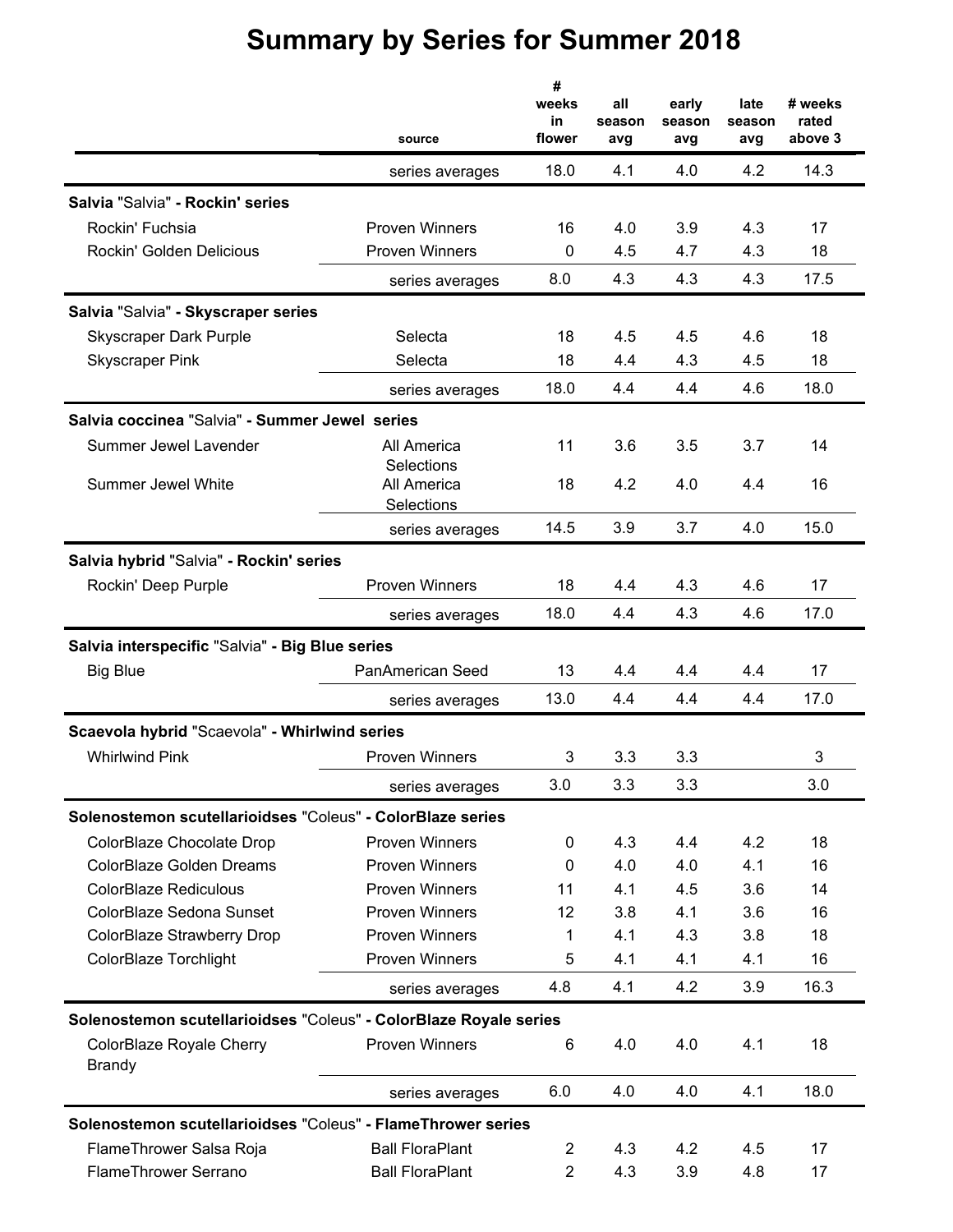|                                                             | source                    | #<br>weeks<br>in<br>flower | all<br>season<br>avg | early<br>season<br>avg | late<br>season<br>avg | # weeks<br>rated<br>above 3 |
|-------------------------------------------------------------|---------------------------|----------------------------|----------------------|------------------------|-----------------------|-----------------------------|
|                                                             | series averages           | 2.0                        | 4.3                  | 4.1                    | 4.7                   | 17.0                        |
| Solenostemon scutellarioidses "Coleus" - Kong Jr. series    |                           |                            |                      |                        |                       |                             |
| Kong Jr. Green Halo                                         | PanAmerican Seed          | 9                          | 3.6                  | 3.4                    | 3.8                   | 15                          |
| Kong Jr. Lime Vein                                          | PanAmerican Seed          | 9                          | 3.3                  | 3.1                    | 3.7                   | 10                          |
| Kong Jr. Rose                                               | PanAmerican Seed          | 12                         | 3.5                  | 3.4                    | 3.6                   | 12                          |
| Kong Jr. Scarlet                                            | PanAmerican Seed          | 2                          | 3.3                  | 3.1                    | 3.6                   | 9                           |
|                                                             | series averages           | 8.0                        | 3.4                  | 3.2                    | 3.6                   | 11.5                        |
| Solenostemon scutellarioidses "Coleus" - Main Street series |                           |                            |                      |                        |                       |                             |
| <b>Main Street Chartres Street</b>                          | Dümmen Orange             | 5                          | 3.9                  | 3.6                    | 4.4                   | 15                          |
| Main Street La Rambla                                       | Dümmen Orange             | 6                          | 3.7                  | 3.6                    | 3.8                   | 13                          |
| Main Street Ocean Drive                                     | Dümmen Orange             | 0                          | 4.0                  | 3.8                    | 4.3                   | 15                          |
| Main Street Ruby Road                                       | Dümmen Orange             | 6                          | 3.3                  | 3.3                    | 3.2                   | 9                           |
| Main Street Sunset Boulevard                                | Dümmen Orange             | 7                          | 3.6                  | 3.4                    | 3.8                   | 11                          |
|                                                             | series averages           | 4.8                        | 3.7                  | 3.5                    | 3.9                   | 12.6                        |
| Solenostemon scutellarioidses "Coleus" - Pinkplosion series |                           |                            |                      |                        |                       |                             |
| Pinkplosion                                                 | <b>Ball FloraPlant</b>    | 0                          | 3.8                  | 3.8                    | 3.9                   | 14                          |
|                                                             | series averages           | 0.0                        | 3.8                  | 3.8                    | 3.9                   | 14.0                        |
| Tagetes erecta "Marigold" - series                          |                           |                            |                      |                        |                       |                             |
| 18OS10                                                      | All America               | 16                         | 4.1                  | 4.2                    | 3.9                   | 16                          |
| Double                                                      | Selections                |                            |                      |                        |                       |                             |
|                                                             | series averages           | 16.0                       | 4.1                  | 4.2                    | 3.9                   | 16.0                        |
| Tagetes erecta "Marigold" - Antigua series                  |                           |                            |                      |                        |                       |                             |
| Antigua Orange                                              | All America<br>Selections | 16                         | 3.6                  | 3.9                    | 3.3                   | 12                          |
|                                                             | series averages           | 16.0                       | 3.6                  | 3.9                    | 3.3                   | 12.0                        |
| Tagetes erecta "Marigold" - Taishan series                  |                           |                            |                      |                        |                       |                             |
| <b>Taishan Orange</b>                                       | All America<br>Selections | 16                         | 4.0                  | 4.2                    | 3.8                   | 15                          |
|                                                             | series averages           | 16.0                       | 4.0                  | 4.2                    | 3.8                   | 15.0                        |
| Tagetes patula "Marigold" - Super Hero series               |                           |                            |                      |                        |                       |                             |
| Super Hero Spry                                             | All America<br>Selections | 16                         | 3.8                  | 3.9                    | 3.6                   | 13                          |
|                                                             | series averages           | 16.0                       | 3.8                  | 3.9                    | 3.6                   | 13.0                        |
| Tropaeolum minus "Nasturtium" - series                      |                           |                            |                      |                        |                       |                             |
| 18OS02                                                      | All America               | 0                          | 0.9                  | 1.6                    | 0.0                   | 0                           |
| Deep Rose (Compact)                                         | Selections                |                            |                      |                        |                       |                             |
| 18OS03<br><b>Bright Rose (Top Flowering)</b>                | All America<br>Selections | 0                          | 1.1                  | 2.0                    | 0.0                   | 0                           |
|                                                             | series averages           | 0.0                        | 1.0                  | 1.8                    | 0.0                   | 0.0                         |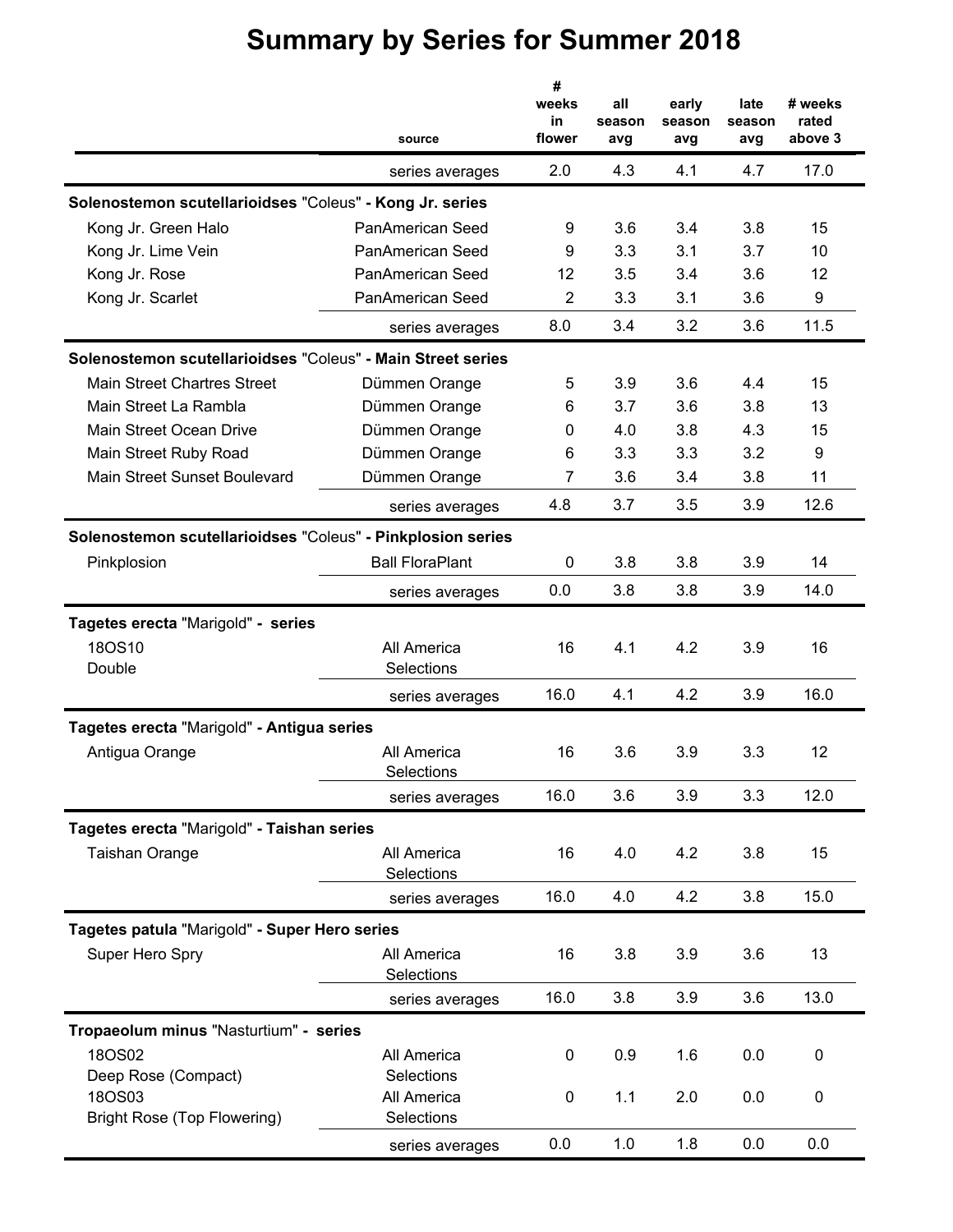|                                                          | source                    | #<br>weeks<br>in<br>flower | all<br>season<br>avg | early<br>season<br>avg | late<br>season<br>avg | # weeks<br>rated<br>above 3 |
|----------------------------------------------------------|---------------------------|----------------------------|----------------------|------------------------|-----------------------|-----------------------------|
| Tropaeolum minus "Nasturtium" - Cherry Rose series       |                           |                            |                      |                        |                       |                             |
| <b>Cherry Rose</b>                                       | All America<br>Selections | 1                          | 2.1                  | 2.9                    | 1.2                   | 5                           |
|                                                          | series averages           | 1.0                        | 2.1                  | 2.9                    | 1.2                   | 5.0                         |
| Tropaeolum minus "Nasturtium" - Princess of India series |                           |                            |                      |                        |                       |                             |
| Princess of India                                        | All America<br>Selections | 0                          | 0.9                  | 1.7                    | 0.0                   | 0                           |
|                                                          | series averages           | 0.0                        | 0.9                  | 1.7                    | 0.0                   | 0.0                         |
| Tropaeolum minus "Nasturtium" - Tip-Top series           |                           |                            |                      |                        |                       |                             |
| Tip-Top Formula Mix                                      | All America<br>Selections | $\overline{2}$             | 2.0                  | 2.9                    | 0.8                   | 3                           |
|                                                          | series averages           | 2.0                        | 2.0                  | 2.9                    | 0.8                   | 3.0                         |
| Verbena "Verbena" - Empress Sun series                   |                           |                            |                      |                        |                       |                             |
| <b>Empress Sun Cherry</b>                                | Dümmen Orange             | 16                         | 3.5                  | 3.7                    | 3.4                   | 13                          |
| <b>Empress Sun Lavender Charm</b>                        | Dümmen Orange             | 17                         | 3.5                  | 3.3                    | 3.8                   | 13                          |
| <b>Empress Sun Pink</b>                                  | Dümmen Orange             | 16                         | 3.1                  | 3.5                    | 2.6                   | 11                          |
| Empress Sun Pink Star 01                                 | Dümmen Orange             | 14                         | 3.1                  | 3.5                    | 2.6                   | 11                          |
| <b>Empress Sun Red</b>                                   | Dümmen Orange             | 17                         | 3.8                  | 3.9                    | 3.7                   | 16                          |
| <b>Empress Sun Violet</b>                                | Dümmen Orange             | 17                         | 3.8                  | 3.7                    | 3.9                   | 16                          |
|                                                          | series averages           | 16.2                       | 3.5                  | 3.6                    | 3.3                   | 13.3                        |
| Verbena "Verbena" - Superbena series                     |                           |                            |                      |                        |                       |                             |
| Superbena Raspberry                                      | <b>Proven Winners</b>     | 18                         | 4.1                  | 4.2                    | 3.9                   | 16                          |
| Superbena Red                                            | <b>Proven Winners</b>     | 18                         | 4.3                  | 4.3                    | 4.3                   | 18                          |
| Superbena Scarlet Star                                   | <b>Proven Winners</b>     | 14                         | 4.5                  | 4.3                    | 4.8                   | 18                          |
| Superbena Whiteout                                       | <b>Proven Winners</b>     | 16                         | 3.8                  | 4.2                    | 3.4                   | 14                          |
|                                                          | series averages           | 16.5                       | 4.2                  | 4.2                    | 4.1                   | 16.5                        |
| Verbena peruviana "Verbena" - EnduraScape series         |                           |                            |                      |                        |                       |                             |
| <b>EnduraScape Pink Bicolor</b>                          | All America<br>Selections | 13                         | 3.4                  | 3.5                    | 3.3                   | 13                          |
|                                                          | series averages           | 13.0                       | 3.4                  | 3.5                    | 3.3                   | 13.0                        |
| Zinnia "Zinnia" - series                                 |                           |                            |                      |                        |                       |                             |
| 18OS11                                                   | All America               | 18                         | 4.0                  | 4.1                    | 3.9                   | 16                          |
| Double                                                   | Selections                |                            |                      |                        |                       |                             |
|                                                          | series averages           | 18.0                       | 4.0                  | 4.1                    | 3.9                   | 16.0                        |
| Zinnia "Zinnia" - Double Zahara series                   |                           |                            |                      |                        |                       |                             |
| Double Zahara Bright Orange                              | PanAmerican Seed          | 18                         | 3.6                  | 3.9                    | 3.3                   | 12                          |
| Double Zahara Salmon                                     | PanAmerican Seed          | 18                         | 3.8                  | 4.4                    | 3.1                   | 12                          |
| Double Zahara White                                      | PanAmerican Seed          | 18                         | 3.8                  | 4.2                    | 3.3                   | 16                          |
|                                                          | series averages           | 18.0                       | 3.7                  | 4.1                    | 3.2                   | 13.3                        |